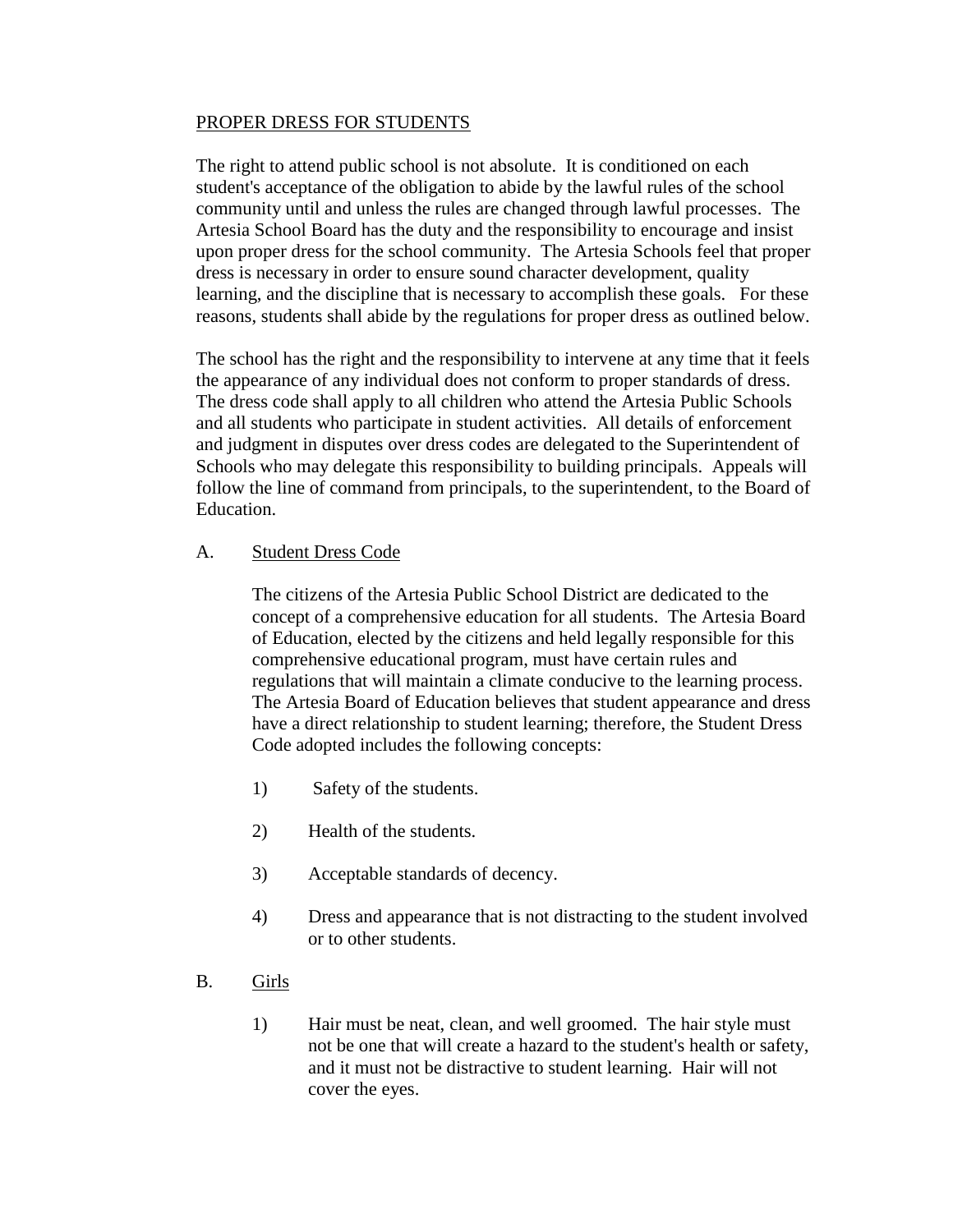- 2) Shoes must be worn at all times. Bathroom or house-shoe type footwear are not acceptable. Shoes that are appropriate for the daily activities must be worn at all times.
- 3) The Artesia Public Schools believe that our students should dress appropriately for school. The students should not wear clothing which would detract from the learning process. The following must be adhered to:
	- a) The hemline for dresses and skirts must be of sufficient length to reach mid-thigh or longer.
	- (2) Shorts must be of sufficient length to reach mid-thigh or longer. Cutoffs, biker shorts, or spandex shorts are prohibited. Pant stride and waist line must be in the normal position. Sagging clothing is prohibited.
	- c) Blouses with buttons are to be buttoned at all times with the exception of the top button which may or may not be buttoned. See-through clothing or off-the-shoulder blouses are prohibited. Tops/shirts must be of sufficient length to cover the top of the trousers, skirt, or shorts if the students' hands are raised above their head. Bare midriff is prohibited. Tank tops or muscle shirts are prohibited. Girls' tops must have a strap over the shoulder of at least two inches in width. The showing of cleavage is prohibited.
	- d) Any wearing apparel deemed indecent or distractive to student learning is prohibited. Clothing with inappropriate wording or pictures is prohibited. The district prohibits pictures, emblems, writings, colors, and styles of clothing that:
		- · Are lewd, offensive , vulgar, or obscene. · Advertise or depict tobacco products, alcoholic beverages, drugs, or any other substance prohibited under state or federal law.
		- · Refer to or symbolize satanic, cult, or gang activities.
	- e) No student on or about school property or at any school activity shall wear, possess, use, distribute, display or sell any clothing, jewelry, emblem, badge, symbol, sign or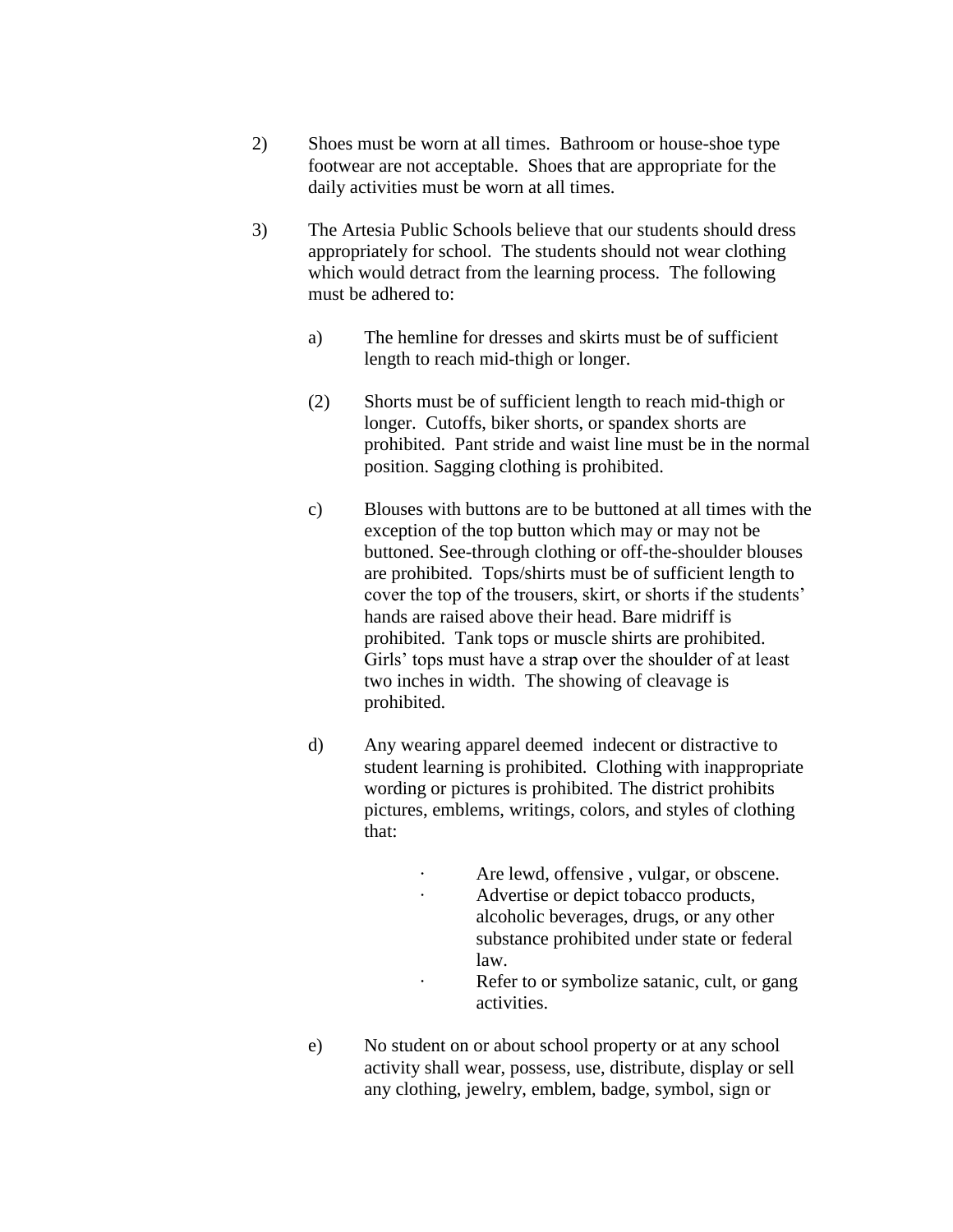other things which are evidence of membership or affiliation in any gang.

- f) Spandex or Spandex-type material is prohibited when worn as outer clothing.
- h) Nose rings and spiked jewelry or studs are prohibited.
- i) Body Piercing jewelry may be displayed in the ears; body piercing jewelry displayed anywhere other than the ears is prohibited.
	- i) Chains are prohibited.
- j) Because of health, safety, and hygiene concerns, the school district strongly discourages tattoos. Tattoos which are lewd, offensive, vulgar, obscene, or distracting to student learning are not allowed to be visibly displayed at school or school activities.
- C. Boys
	- 1) Hair must be neat, clean, and well groomed. The hair style must not be one that will create a hazard to the student's health or safety, and it must not be distractive to student learning. Hair will not cover the eyes. Length of hair cannot be worn below the bottom of a standard dress shirt collar. Boys not meeting the length requirement may be allowed to pin it up during school hours and while participating in school activities.
	- 2) Boys must be clean shaven. Sideburns may not extend below the ear lobe.
	- 3) Shoes must be worn at all times. Bathroom or house-shoe type footwear are not acceptable. Shoes that are appropriate for the daily activities must be worn at all times.
	- 4) The Artesia Public Schools believe that our students should dress appropriately for school. The students should not wear clothing which would detract from the learning process. The following must be adhered to:
		- a) Boys are to wear shirts at all times. Tops/shirts must be of sufficient length to cover the top of the trousers, or shorts if the students' hands are raised above their head. Bare midriff is prohibited. Tank tops or muscle shirts are prohibited; boys' tops must have sleeves. See-through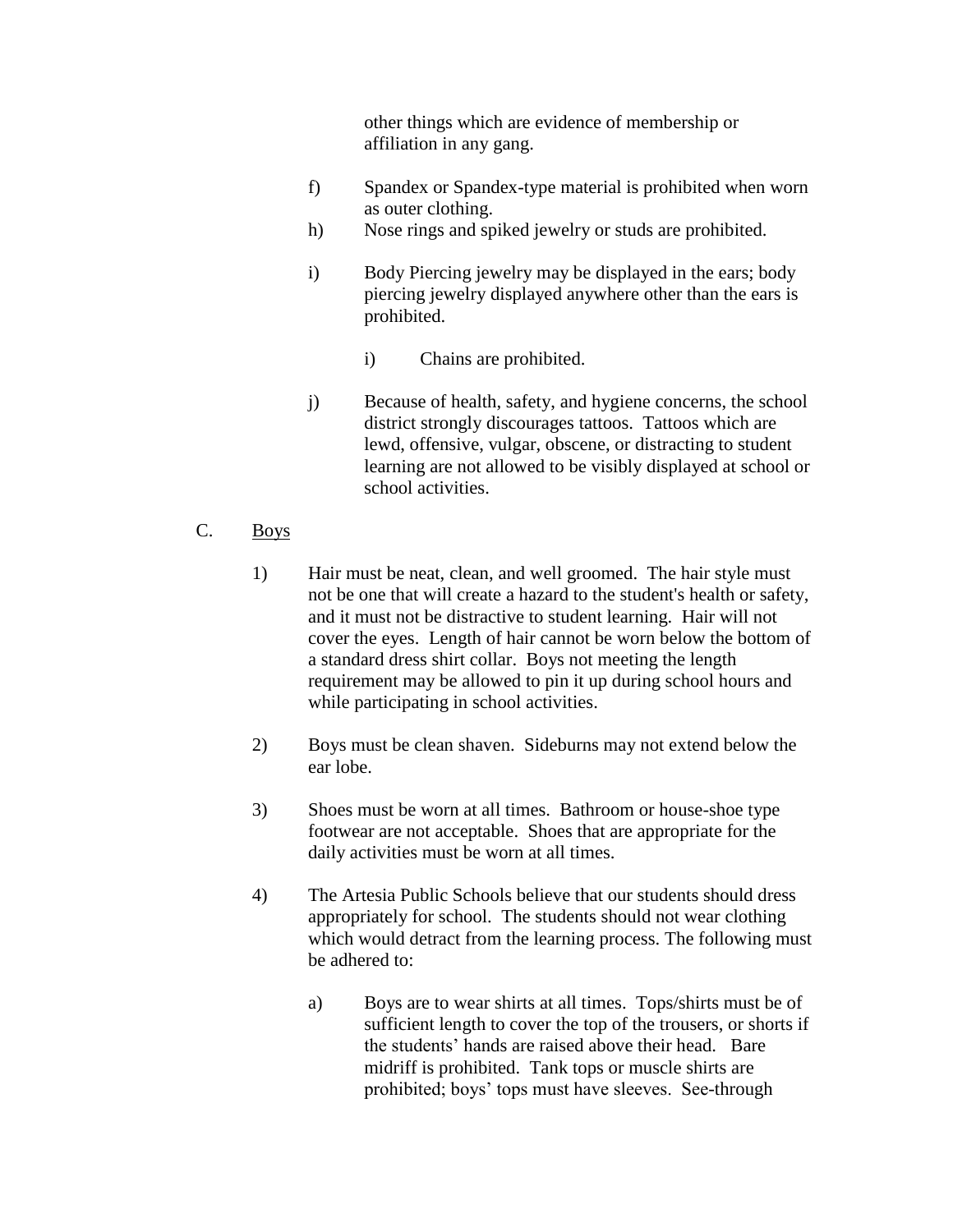clothing is prohibited.

- b) Shorts may be worn if the length is at least to mid-thigh or below. Cutoffs, biker shorts, or spandex shorts are prohibited. Pant stride and waistline must be in the normal position. Sagging clothing is prohibited.
- c) Any wearing apparel deemed indecent or distractive to student learning is prohibited. Clothing with inappropriate wording or pictures is prohibited. The district prohibits pictures, emblems, writings, colors, and styles of clothing that:
	- Are lewd, offensive, vulgar, or obscene.
	- · Advertise or depict tobacco products, alcoholic beverages, drugs, or any other substance prohibited under state or federal law.
	- · Refer to or symbolize satanic, cult, or gang activities.
- d) No student on or about school property or at any school activity shall wear, possess, use, distribute, display or sell any clothing, jewelry, emblem, badge, symbol, sign or other things which are evidence of membership or affiliation in any gang.
- e) Spandex or Spandex-type material is prohibited when worn as outer clothing.
- f) Nose rings and spiked jewelry or studs are prohibited.
- g) Body Piercing jewelry may be displayed in the ears; body piercing jewelry displayed anywhere other than the ears is prohibited.
- h) Chains are prohibited.
- i) Because of health, safety, and hygiene concerns, the school district strongly discourages tattoos. Tattoos which are lewd, offensive, vulgar, obscene, or distracting to student learning are not allowed to be visibly displayed at school or school activities.